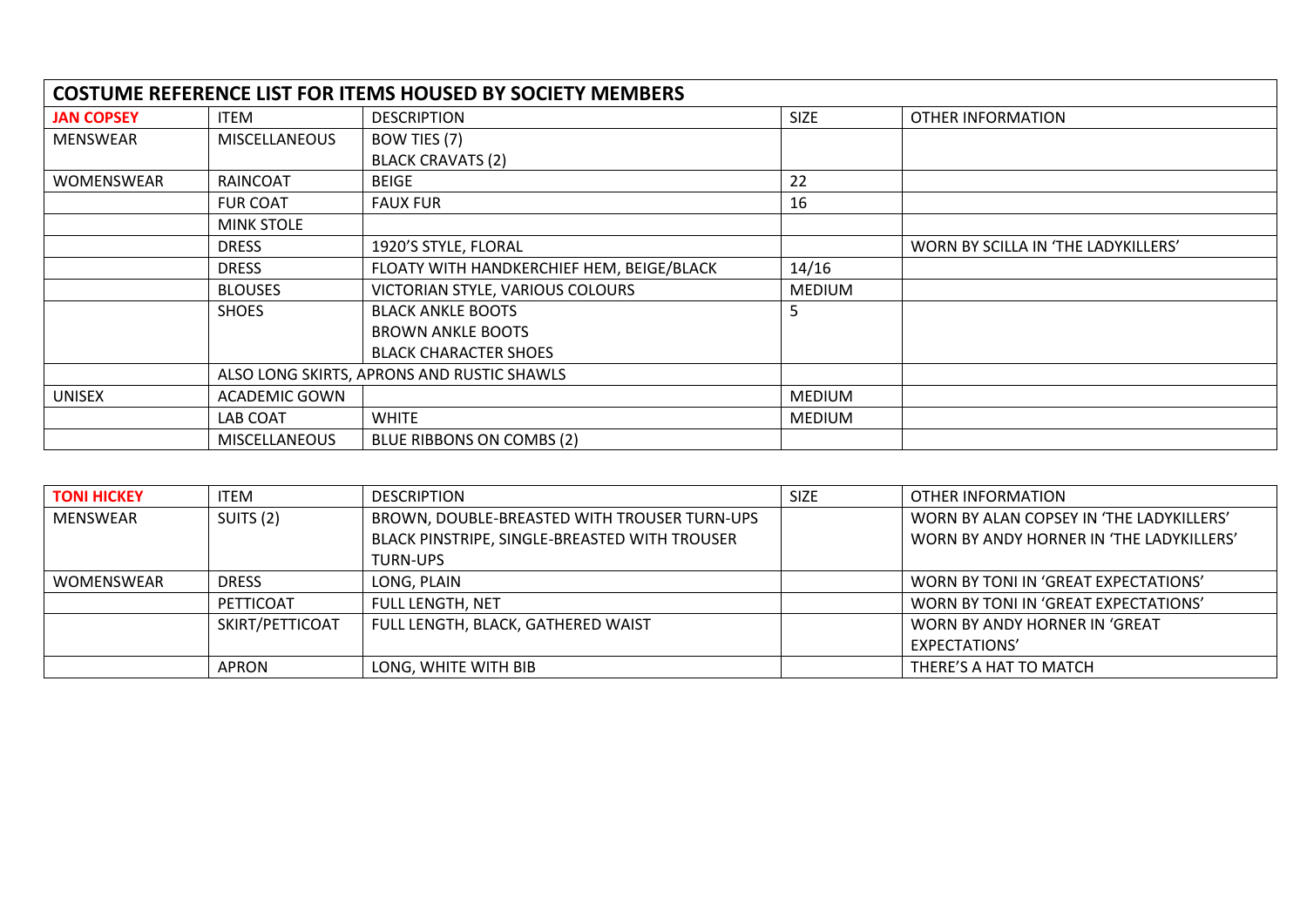| <b>COSTUME REFERENCE LIST FOR ITEMS HOUSED BY SOCIETY MEMBERS</b> |                            |                                               |                        |                                         |  |
|-------------------------------------------------------------------|----------------------------|-----------------------------------------------|------------------------|-----------------------------------------|--|
| <b>SCILLA JUTTON-</b>                                             | <b>ITEM</b>                | <b>DESCRIPTION</b>                            | <b>SIZE</b>            | <b>OTHER INFORMATION</b>                |  |
| <b>HOLLAND</b>                                                    |                            |                                               |                        |                                         |  |
| <b>MENSWEAR</b>                                                   | <b>JACKET</b>              | <b>BLACK WOOL</b>                             | 22                     |                                         |  |
|                                                                   | <b>BIKER JACKET</b>        | <b>BLACK 'LEATHER'</b>                        | XL                     |                                         |  |
|                                                                   | <b>SUIT</b>                | GREY PINSTRIPE, DOUBLE-BREASTED               | CHEST 42               |                                         |  |
|                                                                   |                            |                                               | WAIST 36/INSIDE LEG 31 |                                         |  |
|                                                                   | <b>SUIT</b>                | MAFIA STYLE, THIN, SILKY, NYLON MATERIAL IN A | XL                     |                                         |  |
|                                                                   |                            | <b>BLACK AND WHITE STRIPE</b>                 |                        |                                         |  |
|                                                                   | TROUSERS (4)               | <b>CLASSIC BLACK STYLE</b>                    | WAIST 38/INSIDE LEG 28 |                                         |  |
|                                                                   |                            |                                               | WAIST 38/INSIDE LEG 33 |                                         |  |
|                                                                   |                            |                                               | WAIST 42/INSIDE LEG 29 |                                         |  |
|                                                                   |                            |                                               | WAIST 44/INSIDE LEG 31 |                                         |  |
|                                                                   | <b>TROUSERS</b>            | CHINOS BUT USED AS 'CAVALRY TWILL' STYLE      | WAIST 36/INSIDE LEG 33 | WORN BY TONY CLARK IN 'THE LADYKILLERS' |  |
|                                                                   |                            | WITH TURN-UPS                                 |                        |                                         |  |
|                                                                   | SHIRTS (2)                 | GHILLIE STYLE, WHITE, LONG-SLEEVED            | <b>XXL</b>             |                                         |  |
|                                                                   |                            | EVENING SHIRT, WHITE WITH PIN TUCKS           | COLLAR 18.5 CHEST 48   |                                         |  |
|                                                                   | <b>WAISTCOATS (4)</b>      | <b>BLACK PINSTRIPE</b>                        | CHEST 44               |                                         |  |
|                                                                   |                            | <b>CREAM WITH FANCY FRONT</b>                 | CHEST 46               |                                         |  |
|                                                                   |                            | <b>GREEN WITH FANCY FRONT</b>                 | CHEST 46               |                                         |  |
|                                                                   |                            | <b>LIGHT BROWN SUEDE</b>                      | CHEST 46               |                                         |  |
|                                                                   | APRONS (2)                 | <b>BROWN 'LEATHER'</b>                        |                        |                                         |  |
|                                                                   | <b>CONVICT JACKETS (2)</b> | <b>GREY</b>                                   | XL                     | COME WITH CAPS/BERETS                   |  |
|                                                                   | LAB COAT                   | <b>WHITE</b>                                  | CHEST 46               |                                         |  |
|                                                                   | PRIEST'S ROBE              | <b>BLACK</b>                                  | <b>XL</b>              |                                         |  |
|                                                                   | A BEAR SUIT                | <b>BROWN</b>                                  | XL                     |                                         |  |
|                                                                   | <b>HATS</b>                | <b>ASSORTED</b>                               |                        |                                         |  |
|                                                                   | <b>MISCELLANEOUS</b>       | <b>BOW TIES - PATTERNED AND PLAIN</b>         |                        |                                         |  |
|                                                                   |                            | 2 CRAVATS + MATCHING POCKET HANDERCHIEF       |                        |                                         |  |
|                                                                   |                            | STOCKS - CREAM (2)/BLACK (1)                  |                        |                                         |  |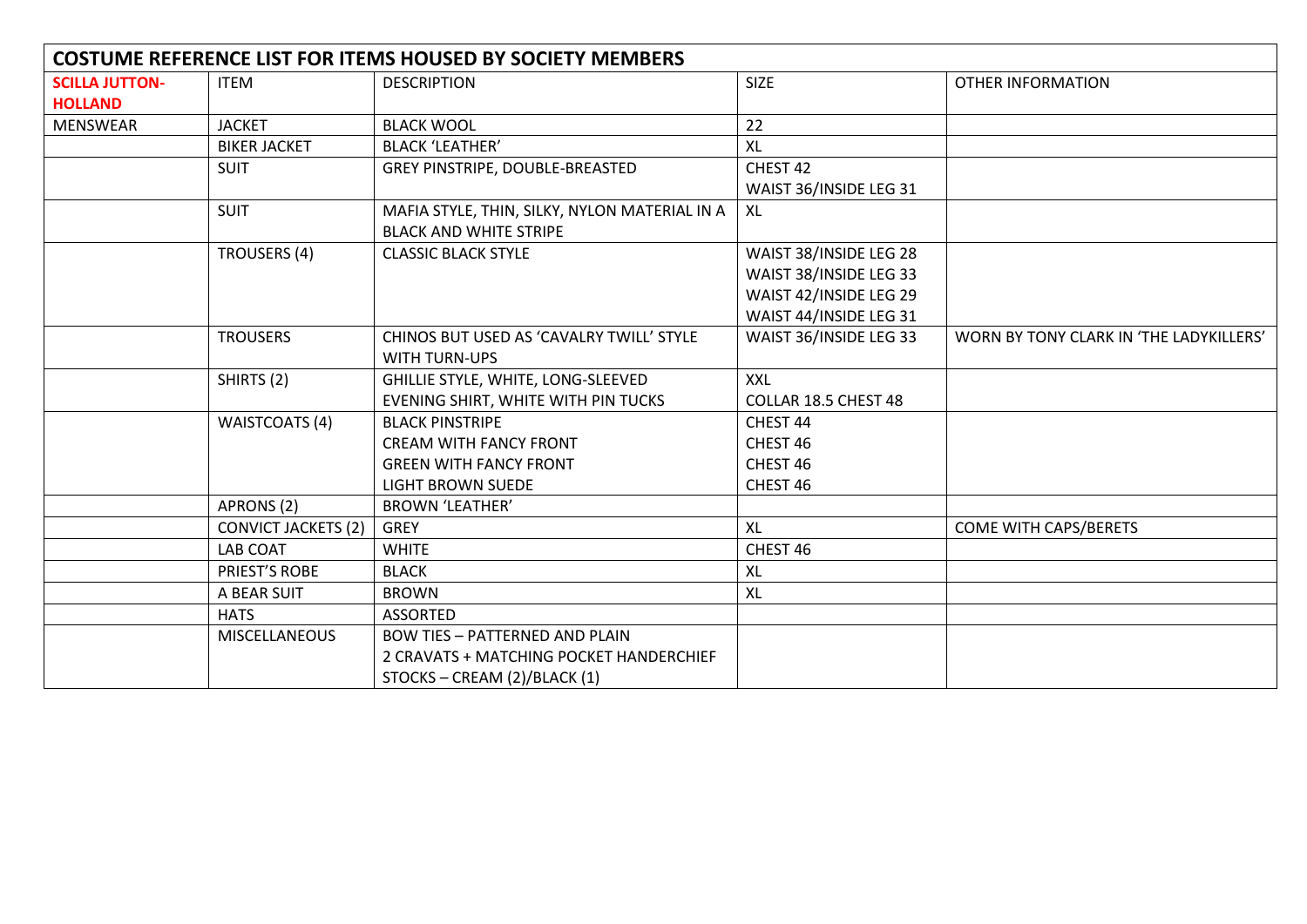| <b>COSTUME REFERENCE LIST FOR ITEMS HOUSED BY SOCIETY MEMBERS</b> |                      |                                                   |                    |                            |  |
|-------------------------------------------------------------------|----------------------|---------------------------------------------------|--------------------|----------------------------|--|
| <b>SCILLA JUTTON-</b>                                             | ITEM                 | <b>DESCRIPTION</b>                                | <b>SIZE</b>        | OTHER INFORMATION          |  |
| <b>HOLLAND</b>                                                    |                      |                                                   |                    |                            |  |
| <b>WOMENSWEAR</b>                                                 | <b>SHOES</b>         | BROWN T-BAR, LOW HEELS                            | 5                  |                            |  |
|                                                                   | <b>BOOTS</b>         | BLACK SUEDE LACE-UP HIGH CUT SHOE/BOOT, LOW HEELS | 6                  |                            |  |
|                                                                   | BLOUSES (6)          | <b>BLACK LINEN</b>                                | 12/14              |                            |  |
|                                                                   |                      | <b>BLACK SILK, HIGH-NECKED</b>                    | 14                 |                            |  |
|                                                                   |                      | <b>BLACK HIGH-NECKED, FITTED</b>                  | 14                 |                            |  |
|                                                                   |                      | WHITE HIGH-NECKED, FRILLED                        | 16                 |                            |  |
|                                                                   |                      | CREAM HIGH-NECKED, LACE                           | 34''               |                            |  |
|                                                                   |                      | WHITE COTTON CHEMISE, STRAPPY                     | 36''               |                            |  |
|                                                                   | JACKETS (3)          | WHITE, HIGH-NECKED                                | 14                 |                            |  |
|                                                                   |                      | <b>BLACK FITTED</b>                               | 12/14              |                            |  |
|                                                                   |                      | <b>CREAM FITTED</b>                               | 38''               |                            |  |
|                                                                   | SKIRTS (3)           | RUST/TAN, FULL, HEAVY MATERIAL                    | WAIST 30 LENGTH 40 | PLUS MATCHING SQUARE SHAWL |  |
|                                                                   |                      | GREEN BROCADE, FULL, HEAVY MATERIAL               | WAIST 35 LENGTH 36 |                            |  |
|                                                                   |                      | <b>BLACK COTTON, SLIGHT FLARE</b>                 | WAIST 30 LENGTH 34 |                            |  |
|                                                                   | APRON                | WHITE, FRILLY, FULL-LENGTH                        |                    |                            |  |
|                                                                   | <b>MISCELLANEOUS</b> | <b>BLACK CHOKER AND 'JET' BEADS</b>               |                    |                            |  |
|                                                                   |                      | A MOB CAP                                         |                    |                            |  |
|                                                                   |                      | FEATHERS ON A PIN                                 |                    |                            |  |

| NAME OF PERSON               |                           |                                          |             |                   |
|------------------------------|---------------------------|------------------------------------------|-------------|-------------------|
| <b>LOAN ONLY FROM SCILLA</b> | <b>ITEM</b>               | <b>DESCRIPTION</b>                       | <b>SIZE</b> | OTHER INFORMATION |
| <b>JUTTON-HOLLAND</b>        |                           |                                          |             |                   |
| MENSWEAR                     | ARAB COSTUME              | TAUB (?), TROUSERS, HEADDRESS, CAP       | <b>XXL</b>  |                   |
|                              | DR PHIL HAT ?????         |                                          |             |                   |
|                              | <b>CUFFLINKS (4 SETS)</b> | GOLD                                     |             |                   |
| <b>WOMENSWEAR</b>            | <b>SKIRTS</b>             | DARK GREEN, LONG, TIERED, COTTON         | 12          |                   |
|                              | <b>SKIRTS</b>             | BLACK BACKGROUND, FLOWERED, LONG, TIERED | 12          |                   |
| <b>UNISEX</b>                | ACADEMIC GOWN             | <b>BLACK</b>                             |             | PLUS MORTAR BOARD |
|                              | <b>CLOAK</b>              | <b>BLACK</b>                             |             |                   |